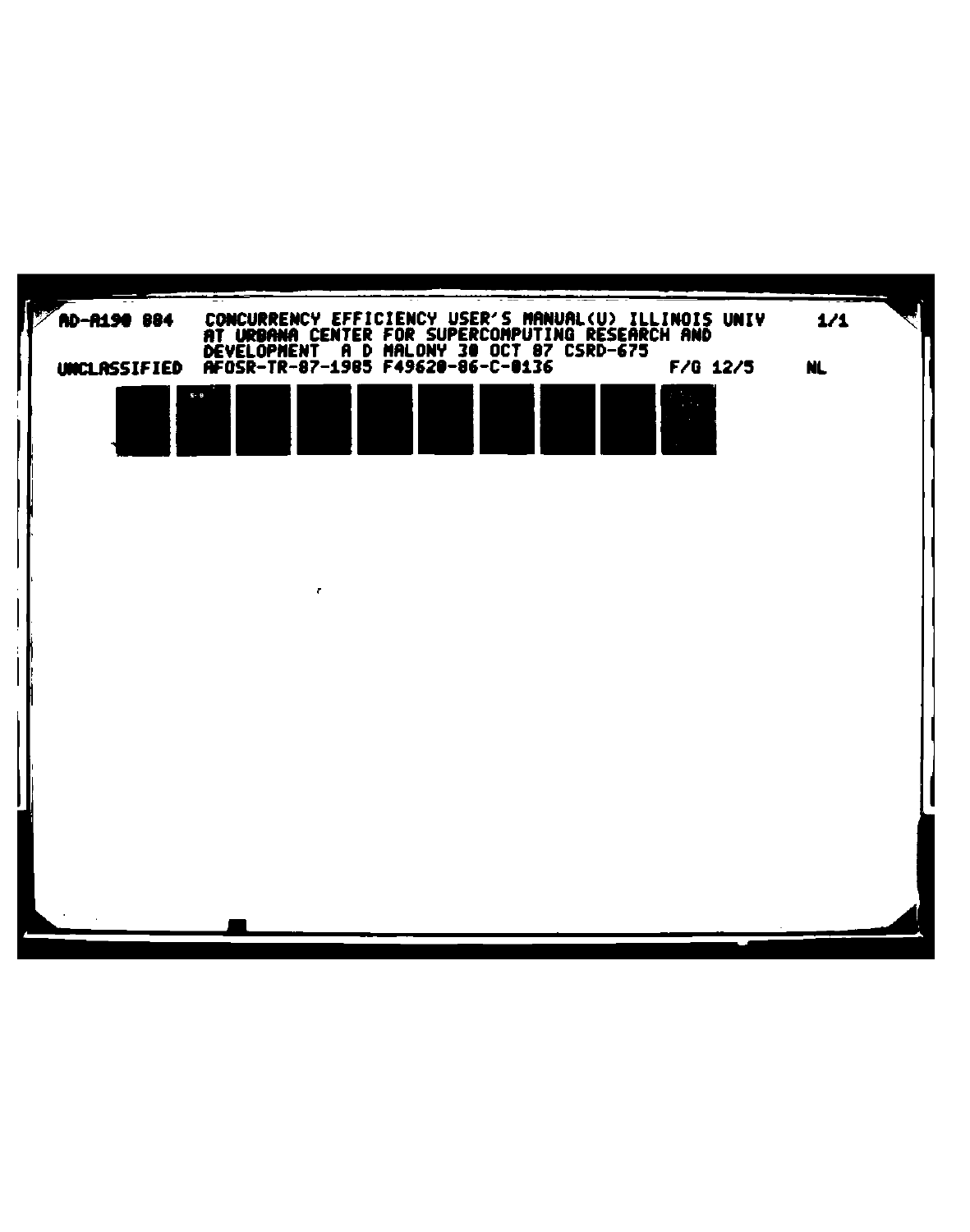

made when the board control

KAN TAKAN TARAN TATAN TATAN TARTA TERBERA TATAN BEERE BEBBERA TARAN

**Information of the control of the control of the control of the control of the control of the control of the c**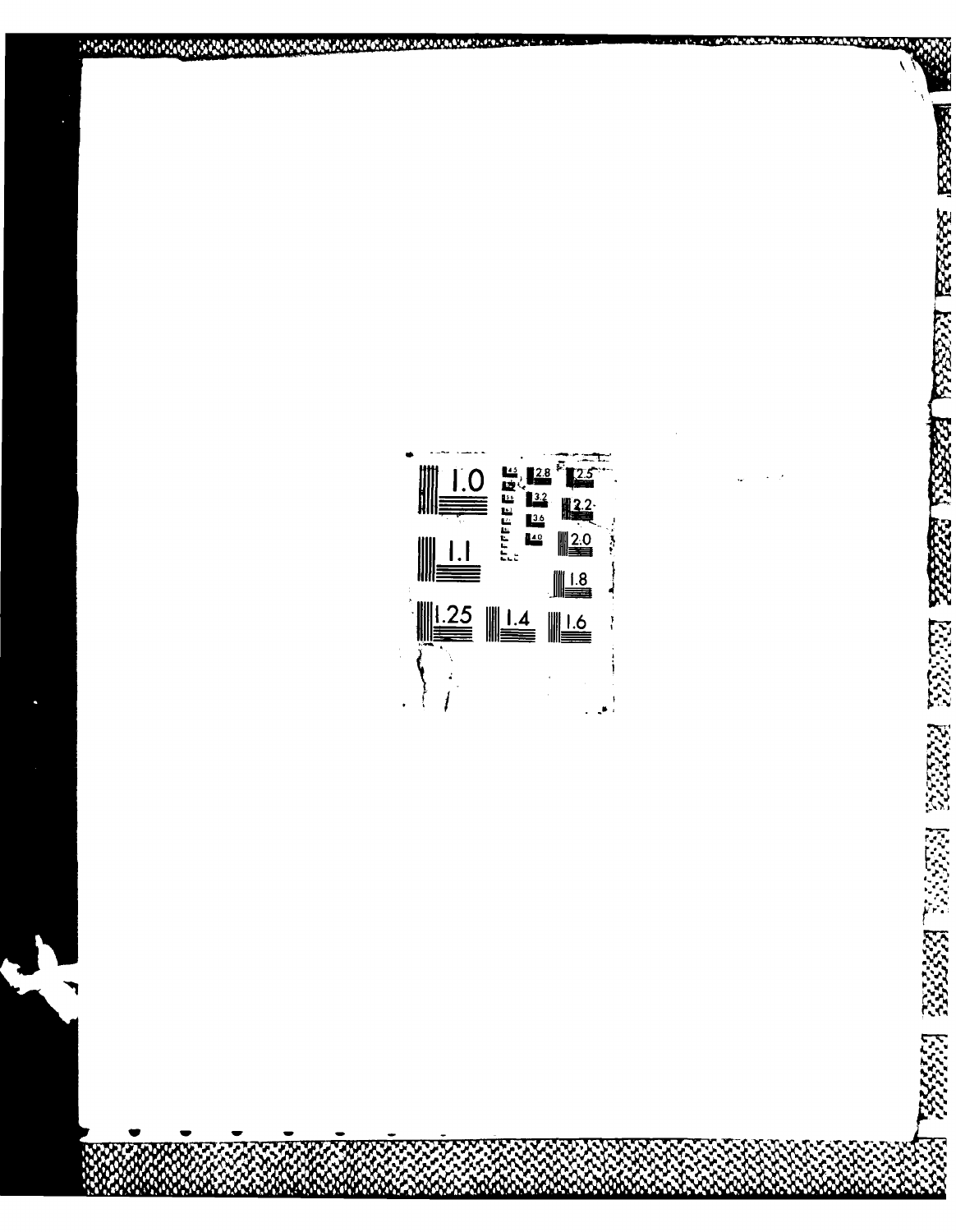|                                                                  |                                                                                                                                                                                                                                                                                                                                                                                                                                              |                                                                     | AD-A190 884 PORT DOCUMENTATION PAGE                                                                                                                                                                                                                                                                                                                                                                                                                                                                                                                                                                                                                                                                                                                                                                                                            |                                                                         |                                                         |                                                       |                                   |
|------------------------------------------------------------------|----------------------------------------------------------------------------------------------------------------------------------------------------------------------------------------------------------------------------------------------------------------------------------------------------------------------------------------------------------------------------------------------------------------------------------------------|---------------------------------------------------------------------|------------------------------------------------------------------------------------------------------------------------------------------------------------------------------------------------------------------------------------------------------------------------------------------------------------------------------------------------------------------------------------------------------------------------------------------------------------------------------------------------------------------------------------------------------------------------------------------------------------------------------------------------------------------------------------------------------------------------------------------------------------------------------------------------------------------------------------------------|-------------------------------------------------------------------------|---------------------------------------------------------|-------------------------------------------------------|-----------------------------------|
|                                                                  |                                                                                                                                                                                                                                                                                                                                                                                                                                              |                                                                     |                                                                                                                                                                                                                                                                                                                                                                                                                                                                                                                                                                                                                                                                                                                                                                                                                                                | <b>1b. RESTRICTIVE MARKINGS</b>                                         |                                                         |                                                       |                                   |
| 2a. SECURITY CLASSIFICATION AU                                   |                                                                                                                                                                                                                                                                                                                                                                                                                                              |                                                                     |                                                                                                                                                                                                                                                                                                                                                                                                                                                                                                                                                                                                                                                                                                                                                                                                                                                | 3. DISTRIBUTION/AVAILABILITY OF REPORT                                  |                                                         |                                                       |                                   |
| 2b. DECLASSIFICATION / DOWNGRAL                                  |                                                                                                                                                                                                                                                                                                                                                                                                                                              | <b>SCHEDUL</b>                                                      |                                                                                                                                                                                                                                                                                                                                                                                                                                                                                                                                                                                                                                                                                                                                                                                                                                                |                                                                         | Approved for public release;<br>distribution unlimited. |                                                       |                                   |
|                                                                  |                                                                                                                                                                                                                                                                                                                                                                                                                                              |                                                                     |                                                                                                                                                                                                                                                                                                                                                                                                                                                                                                                                                                                                                                                                                                                                                                                                                                                |                                                                         |                                                         |                                                       |                                   |
| 4. PERFORMING ORGANIZATION F<br>NUMBER(S)<br>CSRD Report No. 675 |                                                                                                                                                                                                                                                                                                                                                                                                                                              |                                                                     |                                                                                                                                                                                                                                                                                                                                                                                                                                                                                                                                                                                                                                                                                                                                                                                                                                                | 5. MONITORING ORGANIZATION REPORT NUMBER(S)<br><b>AFOSR.TR. 87-1985</b> |                                                         |                                                       |                                   |
|                                                                  |                                                                                                                                                                                                                                                                                                                                                                                                                                              | 6a. NAME OF PERFORMING ORGANIZATION<br>The Board of Trustees of the | <b>6b OFFICE SYMBOL</b><br>(If applicable)                                                                                                                                                                                                                                                                                                                                                                                                                                                                                                                                                                                                                                                                                                                                                                                                     | 78. NAME OF MONITORING ORGANIZATION                                     |                                                         |                                                       |                                   |
| University of Illinois                                           |                                                                                                                                                                                                                                                                                                                                                                                                                                              |                                                                     |                                                                                                                                                                                                                                                                                                                                                                                                                                                                                                                                                                                                                                                                                                                                                                                                                                                |                                                                         | <b>AFOSR/NM</b>                                         |                                                       |                                   |
| 6c. ADDRESS (City, State, and ZIP Code)                          |                                                                                                                                                                                                                                                                                                                                                                                                                                              |                                                                     |                                                                                                                                                                                                                                                                                                                                                                                                                                                                                                                                                                                                                                                                                                                                                                                                                                                | 7b. ADDRESs (City, State, and ZIP Code)                                 |                                                         |                                                       |                                   |
|                                                                  | 506 S. Wright St.<br>Urbana, IL 61801                                                                                                                                                                                                                                                                                                                                                                                                        |                                                                     |                                                                                                                                                                                                                                                                                                                                                                                                                                                                                                                                                                                                                                                                                                                                                                                                                                                |                                                                         | <b>Bldg 410</b>                                         |                                                       |                                   |
|                                                                  |                                                                                                                                                                                                                                                                                                                                                                                                                                              |                                                                     |                                                                                                                                                                                                                                                                                                                                                                                                                                                                                                                                                                                                                                                                                                                                                                                                                                                | Bolling AFB DC                                                          |                                                         | 20332-6448                                            |                                   |
|                                                                  | <b>8a. NAME OF FUNDING/SPONSORING</b><br><b>8b. OFFICE SYMBOL</b><br><b>ORGANIZATION</b><br>(If applicablé)                                                                                                                                                                                                                                                                                                                                  |                                                                     |                                                                                                                                                                                                                                                                                                                                                                                                                                                                                                                                                                                                                                                                                                                                                                                                                                                |                                                                         | 9. PROCUREMENT INSTRUMENT IDENTIFICATION NUMBER         |                                                       |                                   |
| <b>AFOSR</b>                                                     | NM.                                                                                                                                                                                                                                                                                                                                                                                                                                          |                                                                     |                                                                                                                                                                                                                                                                                                                                                                                                                                                                                                                                                                                                                                                                                                                                                                                                                                                |                                                                         | $\pm$ 2008 F49620-86-C-0136                             |                                                       |                                   |
| 8c. ADOBESS (City, State, and Zip Code)                          |                                                                                                                                                                                                                                                                                                                                                                                                                                              |                                                                     |                                                                                                                                                                                                                                                                                                                                                                                                                                                                                                                                                                                                                                                                                                                                                                                                                                                | 10. SOURCE OF FUNDING NUMBERS<br><b>PROGRAM</b>                         | <b>PROJECT</b>                                          | <b>TASK</b>                                           |                                   |
| <b>Bldg 410</b>                                                  |                                                                                                                                                                                                                                                                                                                                                                                                                                              | 20332-6448                                                          |                                                                                                                                                                                                                                                                                                                                                                                                                                                                                                                                                                                                                                                                                                                                                                                                                                                | ELEMENT NO.                                                             | NO.                                                     | NO.                                                   | <b>WORK UNIT</b><br>ACCESSION NO. |
| <b>Bolling AFB DC</b>                                            |                                                                                                                                                                                                                                                                                                                                                                                                                                              |                                                                     |                                                                                                                                                                                                                                                                                                                                                                                                                                                                                                                                                                                                                                                                                                                                                                                                                                                | 61102F                                                                  | 2304                                                    | A3                                                    |                                   |
| Internal Report                                                  |                                                                                                                                                                                                                                                                                                                                                                                                                                              |                                                                     |                                                                                                                                                                                                                                                                                                                                                                                                                                                                                                                                                                                                                                                                                                                                                                                                                                                |                                                                         |                                                         |                                                       |                                   |
| 16. SUPPLEMENTARY NOTATION                                       |                                                                                                                                                                                                                                                                                                                                                                                                                                              |                                                                     |                                                                                                                                                                                                                                                                                                                                                                                                                                                                                                                                                                                                                                                                                                                                                                                                                                                |                                                                         |                                                         |                                                       |                                   |
| 17 <sub>1</sub>                                                  | <b>COSATI CODES</b>                                                                                                                                                                                                                                                                                                                                                                                                                          |                                                                     | 18. SUBJECT TERMS (Continue on reverse if necessary and loeming by block                                                                                                                                                                                                                                                                                                                                                                                                                                                                                                                                                                                                                                                                                                                                                                       |                                                                         |                                                         |                                                       |                                   |
| <b>FIELD</b>                                                     | <b>GROUP</b>                                                                                                                                                                                                                                                                                                                                                                                                                                 | <b>SUB-GROUP</b>                                                    |                                                                                                                                                                                                                                                                                                                                                                                                                                                                                                                                                                                                                                                                                                                                                                                                                                                |                                                                         |                                                         |                                                       |                                   |
|                                                                  |                                                                                                                                                                                                                                                                                                                                                                                                                                              |                                                                     | 19. ABSTRACT (Continue on reverse if necessary and identify by block number)                                                                                                                                                                                                                                                                                                                                                                                                                                                                                                                                                                                                                                                                                                                                                                   |                                                                         |                                                         |                                                       |                                   |
|                                                                  | $\mathcal{F}_{\mathcal{A}} = \exp\left( \mathbf{r} \mathbf{a}, \mathbf{r} \right) \mathbf{a} \mathbf{a}^{\dagger} \mathbf{b}^{\dagger} \mathbf{b}^{\dagger} \mathbf{b}^{\dagger} \mathbf{b}^{\dagger} \mathbf{b}^{\dagger} \mathbf{b}^{\dagger} \mathbf{b}^{\dagger} \mathbf{b}^{\dagger} \mathbf{b}^{\dagger} \mathbf{b}^{\dagger} \mathbf{b}^{\dagger} \mathbf{b}^{\dagger} \mathbf{b}^{\dagger} \mathbf{b}^{\dagger} \mathbf{b}^{\dagger$ |                                                                     | This document explains how to use a facility for measuring concurrency efficiency on the<br>Alliant FX/8 implemented as part of CSRD's modifications to the Concentrix operating system.<br>A brief overview of the concurrency efficiency analysis is presented first. The CSRD imple-<br>mentation is then described to point out the measurement's limitations. Concurrency efficiency<br>measurements are directly controlled by the user program. Instructions for determining CEFF<br>walues from within a program are given. Concurrency efficiency statistics for the entire pro-<br>gram are often desired. A tool for generating this data without requiring user program modi-<br>fication is described. Finally, we give some suggestions on the use of CEFF results in<br>association with other program performance information. |                                                                         |                                                         |                                                       | リスコード・コラム                         |
|                                                                  |                                                                                                                                                                                                                                                                                                                                                                                                                                              | 20. DISTRIBUTION / AVAILABILITY OF ABSTRACT                         |                                                                                                                                                                                                                                                                                                                                                                                                                                                                                                                                                                                                                                                                                                                                                                                                                                                | 21. ABSTRACT SECURITY CLASSIFICATION                                    |                                                         |                                                       |                                   |
| 22a. NAME OF RESPONSIBLE INDIVIDUAL                              |                                                                                                                                                                                                                                                                                                                                                                                                                                              | CUNCLASSIFIED/UNLIMITED C SAME AS RPT                               | <b>ODTIC USERS</b>                                                                                                                                                                                                                                                                                                                                                                                                                                                                                                                                                                                                                                                                                                                                                                                                                             |                                                                         |                                                         | 226. TELEPHONE (Include Area Code) 22c. CEFICE SYMBOL |                                   |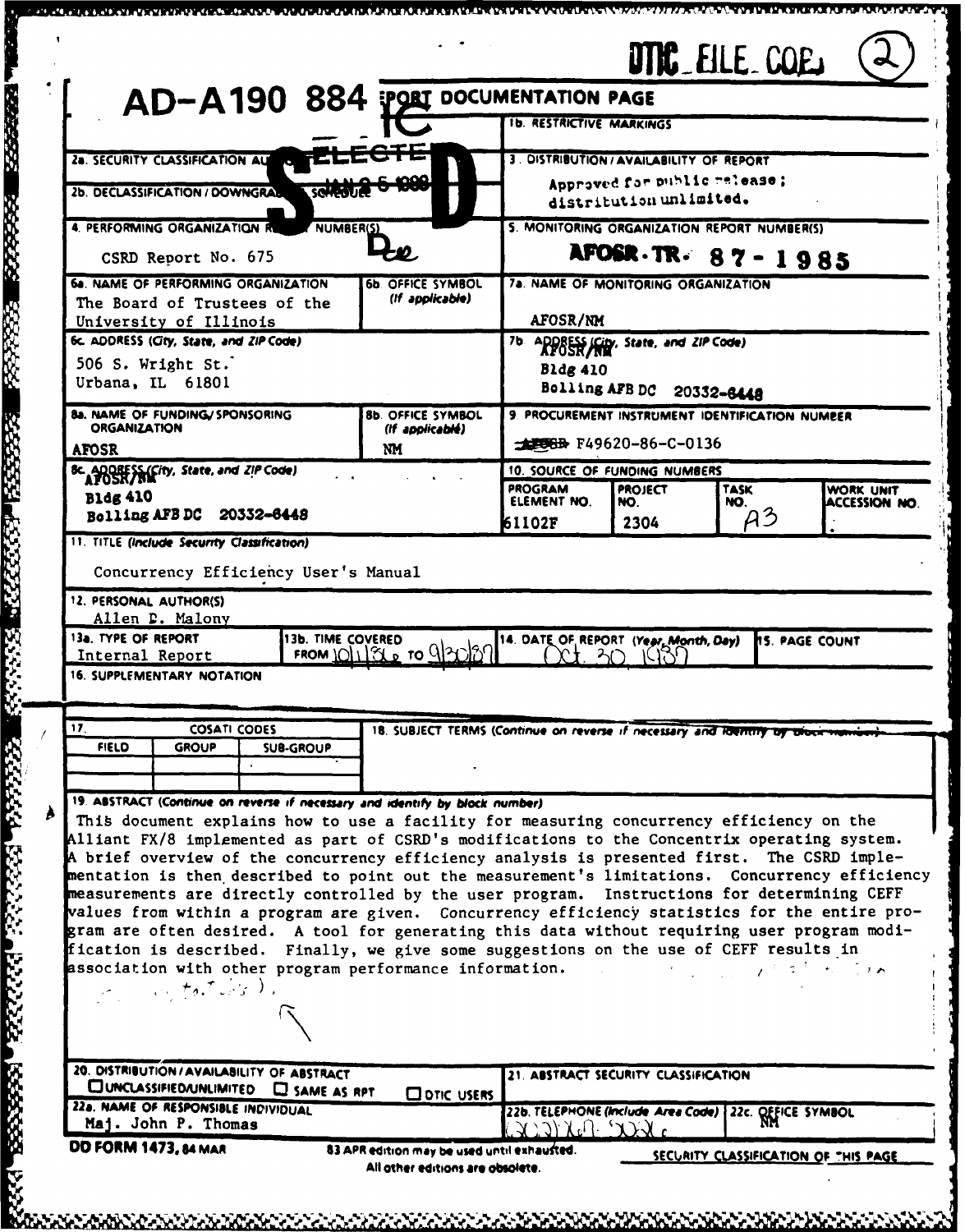A

# Concurrency Efficiency User's Manual

*Allen D. Malony*

# AFOSR-TR-87-1985

#### **1.** Introduction

Knowing the time spent **by** a parallel program in various modes of concurrent execution is important for characterizing program performance. **A** basic performance metric derived from measuring the amount of time i processors are active, where  $i=1, n$  and n is the total number of processors available, is the *concurrency eficiency,* or *CEFF.* Essentially, *CEFF* shows the multiprocessor utilization obtained **by** the program. It is an interesting performance metric because the inverse represents a bound on the maximum speedup possible for the measured program run. However, concurrency efficiency results should be interpreted in relation to other measurements such as the actual speedup obtained.

This document explains how to use a facility for measuring concurrency efficiency on the Alliant  $FX/8$  implemented as part of CSRD's modifications to the Concentrix<sup>ID</sup> operating system. **A** brief overview of the concurrency efficiency analysis is presented first. The CSRD implementation is then described to point out the measurement's limitations. Concurrency efficiency measurements are directly controlled by the *user program.* Instructions for determining *CEFF* values from within a program are given. Concurrency efficiency statistics for the entire program are often desired. **A** tool for generating this data without requiring user program modification is described. Finally, we give some suggestions on the use of *CEFF* results in association with other program performance information.

#### 2. **CEFF** Analysis

If  $T_i$  is the amount of time a program spends executing with *i* processors active, where  $i=1,n$  and *n* is the total number of processors, *CEFF* is defined as:

$$
CEFF = \left(\sum_{i=1}^{i=n} i^*T_i / n\right) \cdot T \cdot 100\%
$$
  
where  $T = \sum_{i=1}^{i=n} T_i$ 

• • **"" w "l w**m m • I w m **• I** ,. . m " "-' " m' % % m% ' ''% "0

Given the concurrency timing information, *Tj,* it is simple to derive *concurrency utilization*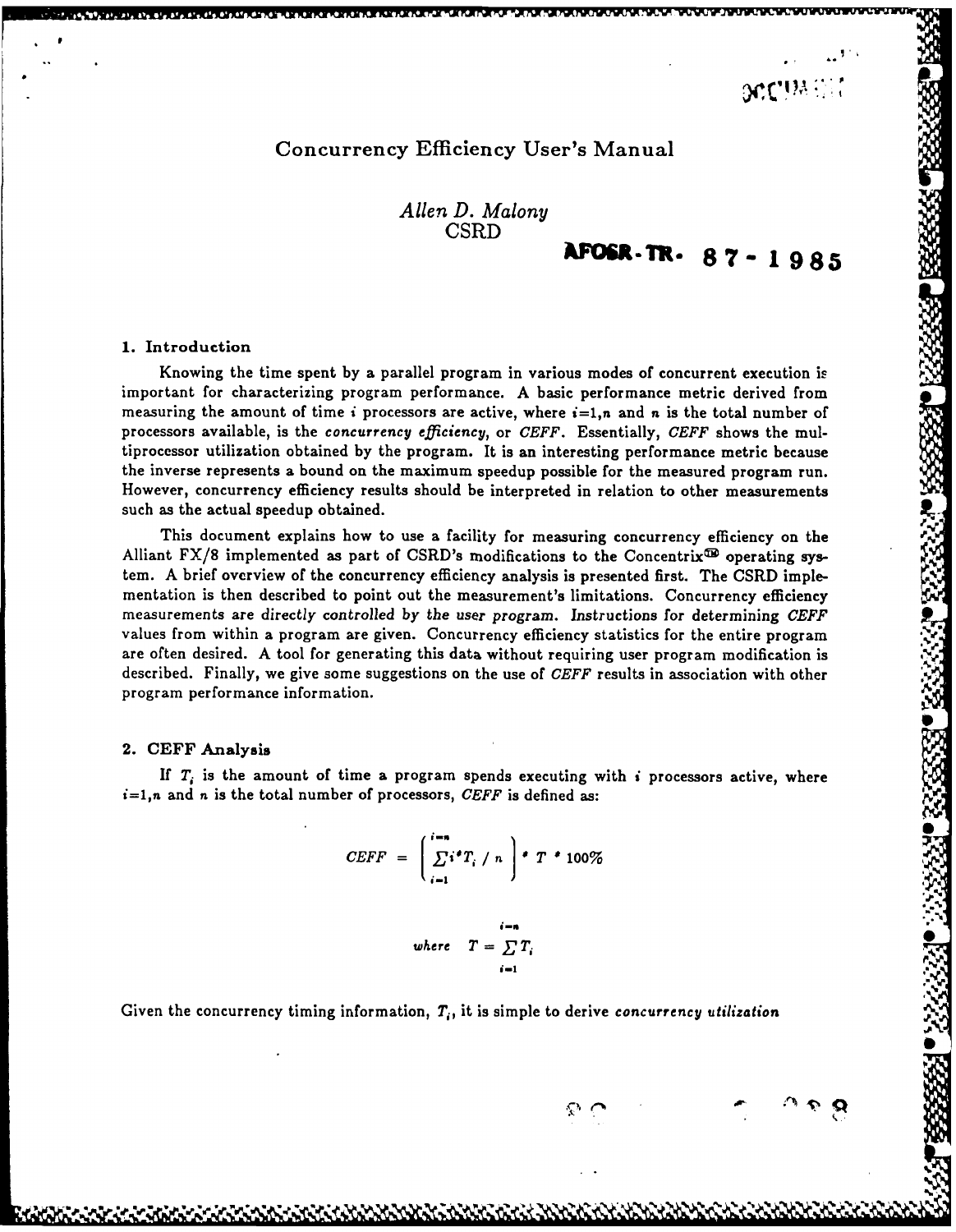results, *CU,,* as the percentage of time *i* processors are active:

$$
CU_i = \frac{T_i}{T} * 100\%
$$

**By** definition, a processor is active when it is is executing user code. However, there is no differentiation in the measurement of the type of user code being executed. The *CEFF* metric indicates the average percentage of the processors used by the program and the *CU* values give a breakdown of execution time spent in each concurrent execution state<sup>1</sup>. The inverse of *CEFF* gives the upper bound on program speedup possible for this run. It is an upper bound because portions the user code executed may not contribute to the overall program progress; such is the case with synchronization operations. Whereas a low *CEFF* value implies a low level of concurrent processor activity and, therefore, a poor speedup situation, a high *CEFF* value is only an indication of high processor concurrency and does not necessarily reflect good parallel performance. As will be seen later, *CEFF* and *CU* values must be considered with other performance<br>metrics to determine the degree of *effective parallelism* being achieved.<br>The section of the seen in the degree of *effective* 

#### **3. CEFF** Implementation

A TANGGRAFI A KASA A KASA SA KASA A KASA MATA TA KASA NG KASA SA KASA TA KASA NG KASA TA NG KASA TA NG KASA NG

Ideally, changes in the number of active processors should be detected to measure the time spent in the different concurrent states. However, this measurement procedure is undesirable for the FX/8 since it could severly restrict parallel program performance. Instead, an approach **N** based on the same sampling mechanism used for profiling is implemented. **4**

When concurrency efficiency measurements are enabled, the program is interrupted every **10** msec and the state of the processor complex is sampled. The number of active processors is easily determined **by** comparing each processor's program counter to a known *idle* **PC.** A counter associated with each concurrent state is kept for the program; initially, the counters are set to zero. For each sample, the concurrency counter associated with the current number of active processors is incremented. The time spent in concurrent state *i*,  $T_i$ , is calculated by multiplying the ith concurrency count value, *N,* **by 10** msec. The *CEFF* and *CU* values can then be easily computed as shown above. **P**

Because of the 10 msec sampling procedure, the concurrent state timing data is only a statistical approximation to the actual concurrency timing information. The primary assumption is that the concurrent state indicated **by** the sample is the same throughout the entire sampling period. Obviously, for a single sample period, this assumption is invalid. However, the negative **%** : effects of the assumption lessen as the number of samples increase. Only when the total concurrency measurement time is significantly greater than the sampling period can statistical accuracy be achieved. It is important to remember the statistical accuracy when interpreting the *CEFF* results.

**A** concurrent state is defined for each possible number of active pror-ssors. Concurrent state i is the **state** where only i processors are active.

 $\frac{1}{2}$ , 1987 is the 17, 1987 is the 17, 1987 is the 17 is the 17 is the 17 is the 17 is the 17 is the 17 is the 17 is the 17 is the 17 is the 17 is the 17 is the 17 is the 17 is the 17 is the 17 is the 17 is the 17 is

**-5**

**%**

**A,' --** 

d:S

ा ! ज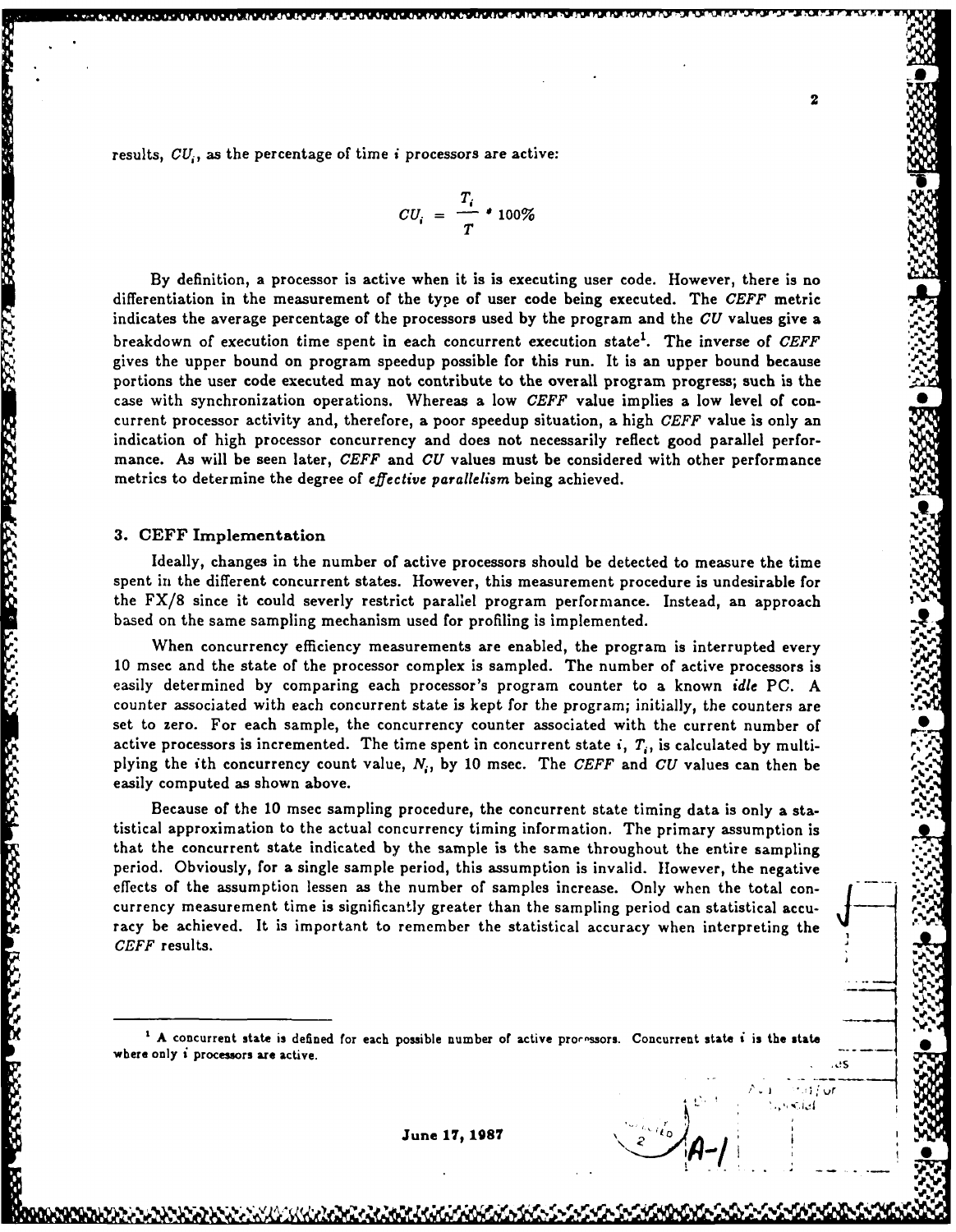### 4. User-Controlled **CEFF** Measurements

Because of the need to periodically interrupt program execution, concurrency efficiency measurements pay a high system overhead. Thus, concurrency measurements are made only when enabled **by** the program. This section describes how a program enables concurrency measurement, accesses the measured concurrency data, and computes the *CEFF* statistics. 1. User-Controlled CEFF Measurements<br>
Because of the need to periodically interrupt program execution, concurrency efficiency<br>
measurements pay a high system overhead. Thus, concurrency measurements are made only<br>
when ena

#### 4.1. Enabling **CEFF** Measurement

The system function *configceff()* in the csrd library should be used for enabling and disa-

```
configceff (flag)
int flag; /* 1 - enable, 0 - disable */
```
*configceff(1)* enables the measurements and *configceff(O)* disables the measurements; a negative value is returned if already enabled or disabled, respectively. *CEFF* measurements are disabled upon program entry.

One benefit of user-controlled concurrency measurements is the ability to determine *CEFF* results for different parts of the program. Each section of the program to be measured should be bracketed **by** *configceff(1)* and *configceff(O)* as shown below:

```
<read CEFF measurement data>
configceff(l);
<program section>
configceff (0);
<read CEFF measurement data and compute results>
```
Reading the concurrency measurement data and computing the results are discussed below.

### 4.2. **CEFF** Variables

*L O W* . **IV** %.w \* w %

As described above, the operating system maintains *CEFF* measurement data using n concurrency counters; one for each concurrent state **-** eight for the FX/8. Actually, there are two sets of concurrency counters which exist as part of a larger structure containing additional process measurement information. One set contains the counters for the current process. The second set of concurrency counts are the summed CEFF measurements for child processes<sup>2</sup>. The process measurement data structures, which include the *CEFF* measurement variables, are declared in  $\langle$ sys/csrdetc.h $\rangle$ . The declarations of interest for this document are reproduced below:

```
struct ceff
{ u_long cpuutil[8]; /* concurrency counters */
Y
```
**I**

June **17, 1987**

**If** the program does not fork any child processes, the children concurrency counts **will alway be zero.**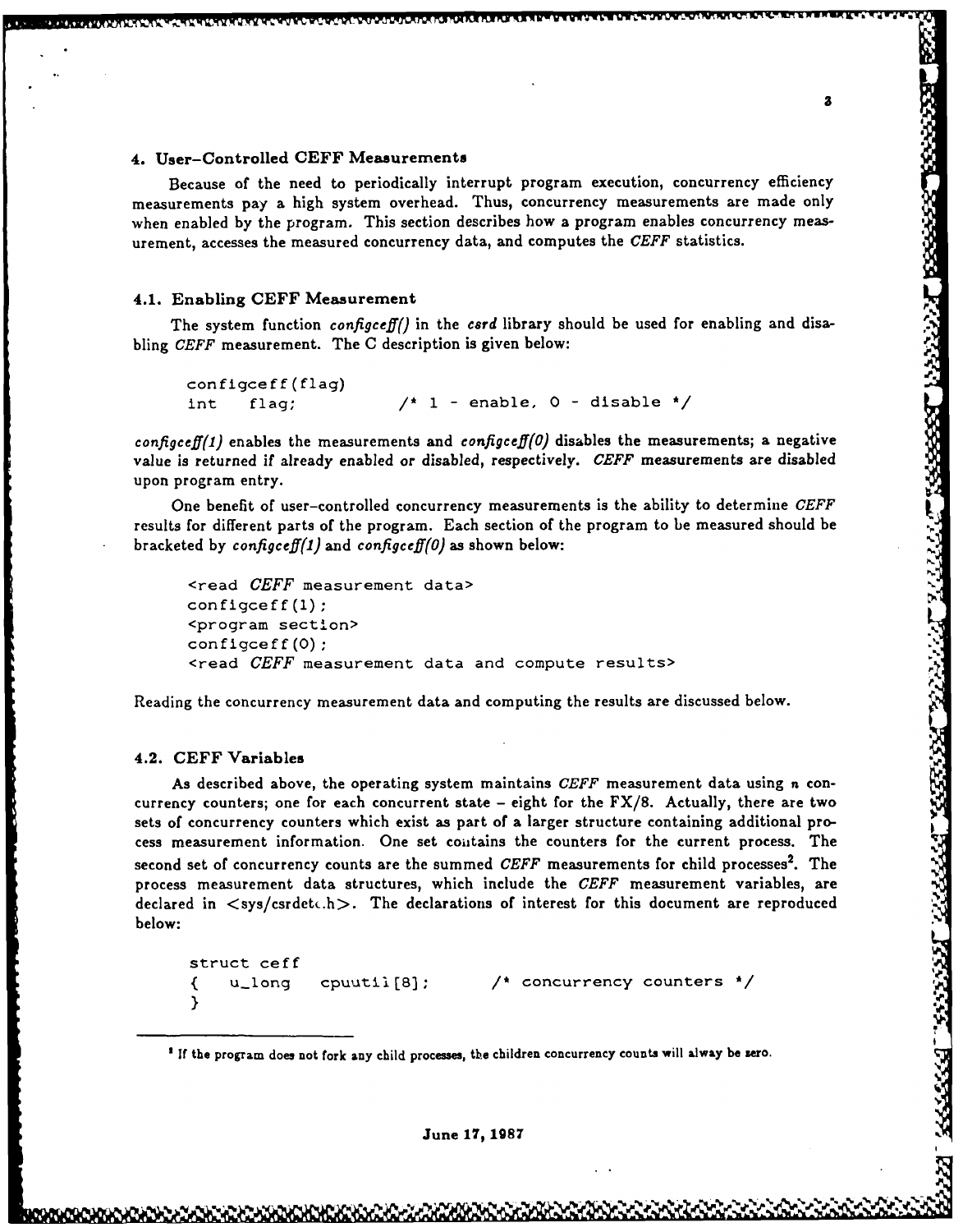```
struct csrdetc
                             /* other measurement fields
€
                                                           * /
   \ddotscu_char csrd_ceffon; /* CEFF measurement enable flag */
   struct ceff csrd-ceff; /* current process CEFF counts */
struct ceff csrd-cceff; /* children CEFF counts */ }
extern struct csrdetc csrdetc;
```
**4**

S,

The *csrdetc* data structure has been implemented as part of the user program's read-only virtual address space. This allows convenient access to the *CEFF* measurement data from within the program. However, the write-protection requires *configceff()* to be a system call because it must set and reset the *csrd-ceffon* flag. csrd-ceffon can be referenced directly for testing purposes.

It should be noted that children concurrency counts are not updated until a child process completes. Also, each child process will get its own copy of the *csrdetc* data structure. The *csrd\_ceffon* variable is set to whatever it was in the parent process. However, the *csrd\_ceff* and *csrd-cceff* concurrency counts are initialized to zero.

# 4.3. Accessing **CEFF** Measurement Data

Accessing *CEFF* measurement data is very simple. Three global symbols have been defined in the *csrd* library that are accessible in **C** programs using the following declarations:

```
external struct ceff ceff: /* &ceff =&(csrdetc.csrd-ceff) */
external struct ceff cceff; /* &cceff =&(csrdetc.csrd-cceff) */
external u_char ceffon: /* &ceffon=&(csrdetc.csrd_ceffon) */
```
Notice from the comments that the external names are defined to have the same address as their corresponding *csrdetc* fields. Using these external names, the concurrency counters can be accessed directly. The following operation copies the children concurrency counters to a local ceff variable, ceff\_local:

```
struct ceff ceff_local;
ceff\_local = cceff;
```
A similar operation will copy the current process concurrency counts. Although the concurrency counters can be accessed individually, the procedure of copying the concurrency counts to a local buffer should be followed when the user wants the counter values to be consistent in time. Remember the counts are dynamically changing during program execution and computing *CEFF* statistics will require time consistent concurrency counts.

## 4.4. Computing CEFF Statistics

Returning to the procedure for performing *CEFF* measurement on a section of the program, there are two places where the concurrency information should be sampled: immediately before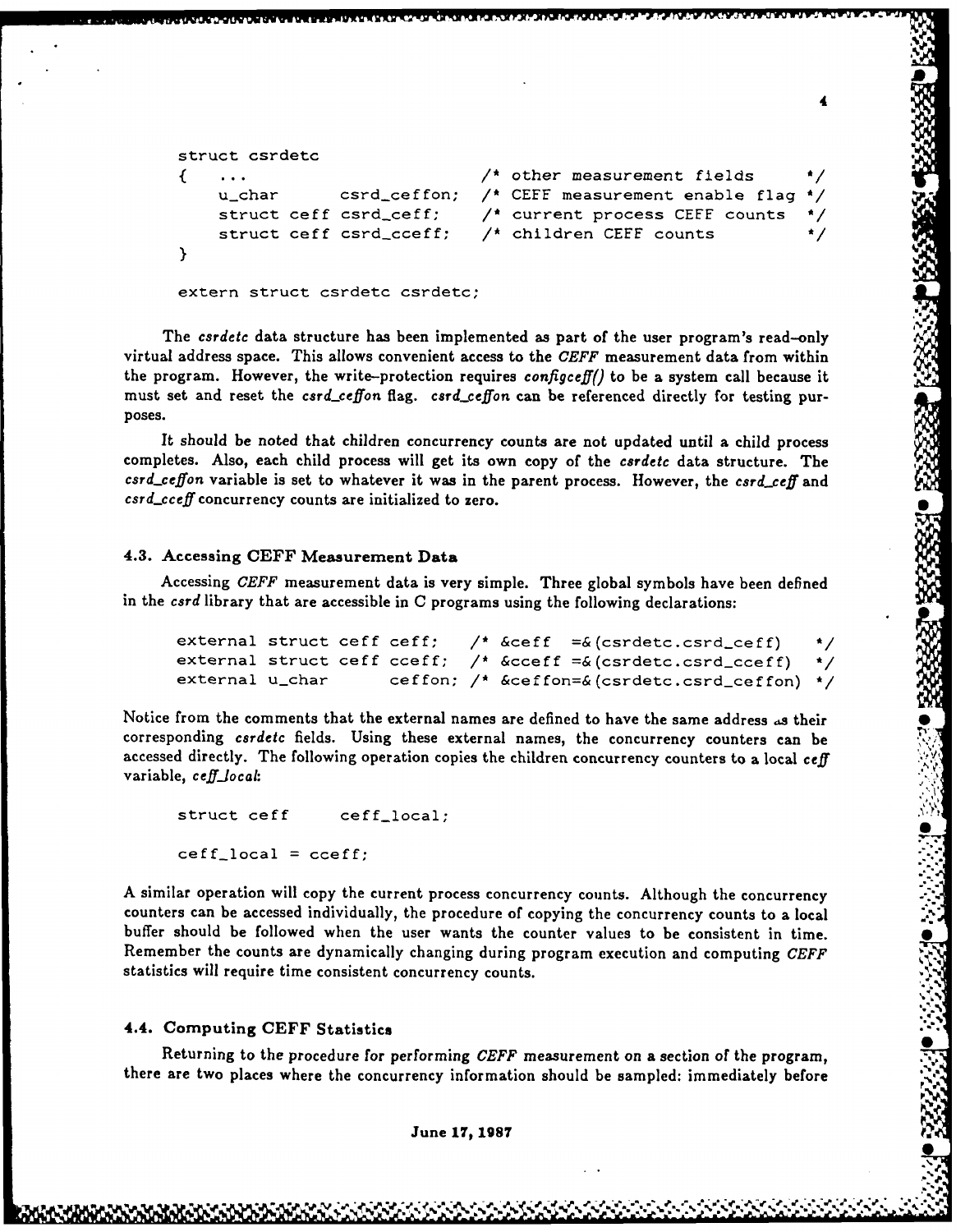enabling *CEFF* measurement and immediately after disabling. This reason for this is clear. The concurrency counts show the total time accumulated in the concurrent states for the current process and its children. To determine the concurrency efficiency for a particular program section, the difference in the two concurrency count samples must be computed.

Assuming we have a set of concurrency count values representing either a program section or the accumulated counts for the program, there are various values that can be computed. If *N* represents the concurrency count for *i* processors active,  $T_i = N_i$  \* 10 msee. *CEFF* and *CU* values are computed from the above formulas. Knowing *CEFF* and the number of processors, *numprocs* where *numprocs* $\leq$ n, the average number of processors active, *CAVG*, can also be computed as  $CAVG = CEFF$   $*$  *numprocs*.

Because of the simplicity of these concurrency calculations, the user is left to implement the CEFF statistics of interest<sup>3</sup>. Obviously, the user will decide whether to use the current process concurrency counts, the children process concurrency counts or both for computing *CEFF* statistics.

## 4.5. Program Compilation

● 「このことです」 「このことです」 「このことには、このことには、このことです。」 「このことです」 「このことです」 「このこと」 「このこと」 「このこと」 「このこと」 「このこのこと」 「

To perform *CEFF* measurements, the user program must include the following files:

```
sys/param. h
sys/resource.h
sys/csrdetc. h
machine/vmparam. h
machine/mpcpiadr .h
sys/mplock.h
```
The user program must then be compiled with the *csrd* library.

### **5.** Automatic Program CEFF Measurements

In many cases, the user will want to determine *CEFF* results for the program as a whole. A program, ceff, has been written to run the user's program and print out concurrency efficiency statistics. The *ceff* command format is:

ceff <user program> <user program argumentz>

The results produced **by ceff** include *T,, CU, T, CAVG,* and *CEFF.* An example of the output is shown below:

CONCURRENCY EFFICIENCY RESULTS

**#** active CEs seconds concurrency **%**

**A** program could be provided that reads concurrency count samples **from** a **file** and computes accumulated and difference *CEFF* statistics.

June **17, 1987**

6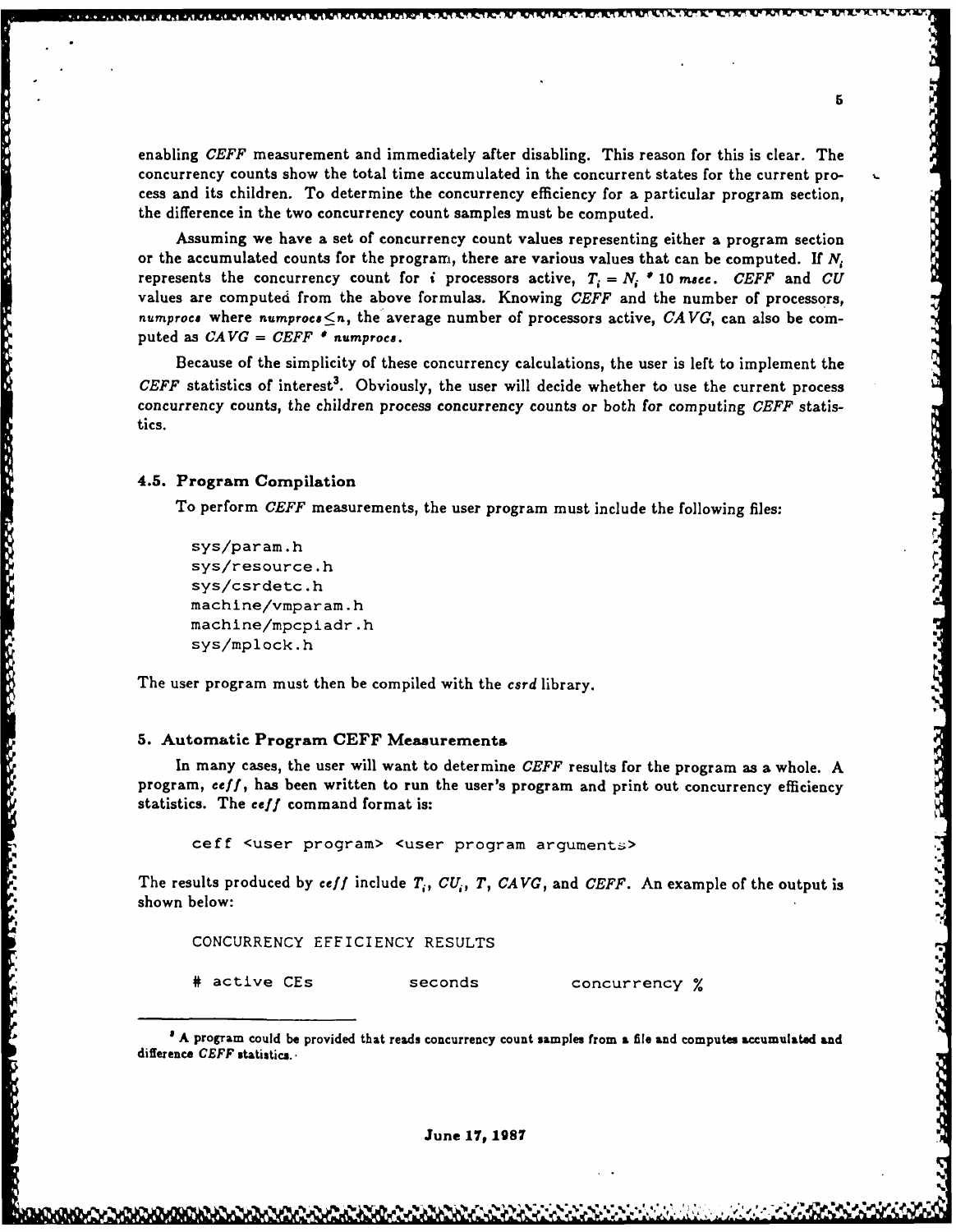|                                     | 3.37      | 28.25% |
|-------------------------------------|-----------|--------|
| 2                                   | 0.39      | 3.27%  |
| 3                                   | 0.30      | 2.51%  |
| 4                                   | 0.51      | 4.28%  |
| 5                                   | 0.75      | 6.29%  |
| 6                                   | 1.02      | 8.55%  |
| 7                                   | 1.49      | 2.49%  |
| 8                                   | 4.10      | 4.37%  |
| total seconds                       | $= 11.93$ |        |
| average concurrency                 | $= 5.05$  |        |
| $concurrency$ efficiency = $63.07%$ |           |        |
|                                     |           |        |

A manual page is available for the *ce/l* program on the CSRD Alliant machines.

### **6.** Interpreting **CEFF** Results

It is important to remember the concurrency efficiency results only represent measurements of processor activity. No analysis is made of what the processors are actually doing when they are active. Thus, the *CEFF* results should not necessarily be interpreted as effective parallelism. It is true, however, that concurrency efficiency does establish an upper bound on speedup.

Suppose whenever the program is executing concurrently, all active processors are executing independently. In this case, concurrency efficiency will reflect effective parallelism because it is assumed each processor is doing real work. However, if dependencies exist between processors during concurrent execution, the processors will appear active even when they are performing synchronization operations or waiting for dependencies to be satisfied. Because such activity represents overhead and does not contribute to real work, the concurrency efficiency will indicate a parallelism higher than what is effectively being achieved.

*CEFF* results can be used with other measurements to better characterize program performance. For instance, speedups from 1 processor to *n* processors can help to clarify effective parallelism. Suppose a program achieves a speedup **S=6** going from 1 to 8 processors and a *CEFF* value of 80% (*CAVG* = 6.4). Although only 80% of the processors are utilized on average, almost all of the 6.4 average processor concurrency is being used effectively. In this case, the user might conclude that physical parallelism, i.e. keeping more processors active, is the problem. However, *S=2* for a program with *CEFF=80%* indicates a low effective parallelism, likely due to synchronization overhead or a large sequential component.

The *CU* measurements are interesting because they give a histogram of concurrent activity. The  $CU_i$  values where  $i < n$  are important because they represent periods of reduced parallelism when processors are actually idle.  $CU_1$  is most important since it is the percentage of time the program is executing sequentially. The *CU,* value can be plugged directly into Amdahl's equa tion to get the projected maximum program speedup for p processors<sup>4</sup>. For the results produced by *CEFF* above:

p" , ., P **P** ""v-"..v **%,** .. . "-" , ,..v " .

We are using Amdahl's equation  $\lim S_p = 1 / (1 - F_p)$  where  $F_p$  is the fraction of time all p processors are active. We assume that the percentages of all concurrent activity are summed to get  $F_p$ . Thus, the calculated asymptotic speedup is actually optimistic.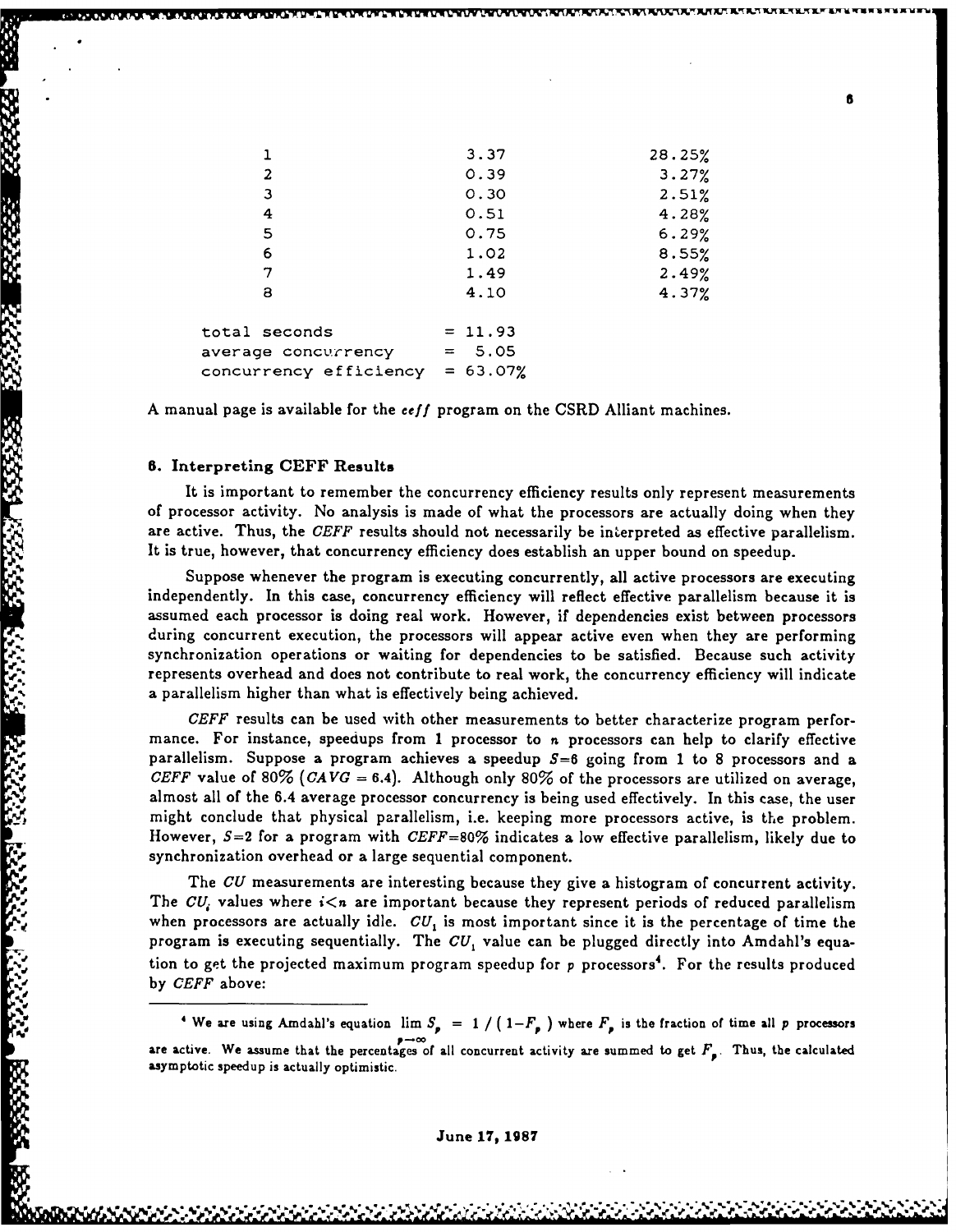**1 1**  $\lim S_p = \frac{1}{\pi} = \frac{1}{\pi} = 3.54$  $\rightarrow \infty$  *CU<sub>1</sub> /* 100% .2825

Although **CAVG=5.05,** the asymptotic speedup is limited **by** the significant sequential component.

# **7.** CEFF **and Fortran**

All of the discussion above has been directed towards **C** programs. Slight modifications are necessary for Fortran programs. The *configceff()* system call is used exactly as before. Likewise, there are no differences in the *CEFF* statistics computations between C and Fortran once the data has been retrieved. Only the accessing of the concurrency counts is different.

**All** Fortran programs must do to reference the concurrency counts is correctly declare the external names described above. The following does this and should be included in Fortran programs:

```
byte ceffon
integer ceff(8) , cceff(8)
common /ceff/ ceff
common /cceff/ cceff
common /ceffon/ ceffon
```
As before, the external names address the current process and children process concurrency counters, and the enable flag. Fortran can index the concurrency counter arrays directly to access individual counters. However, the copying of the entire counter array to a local buffer is still recommended.

**...................** ~.\*---~ ~ **~** *~Pd'V* **.** .a~f:.d.r..J.v

**June 17, 1987**

123333

133332713333

233333 333333